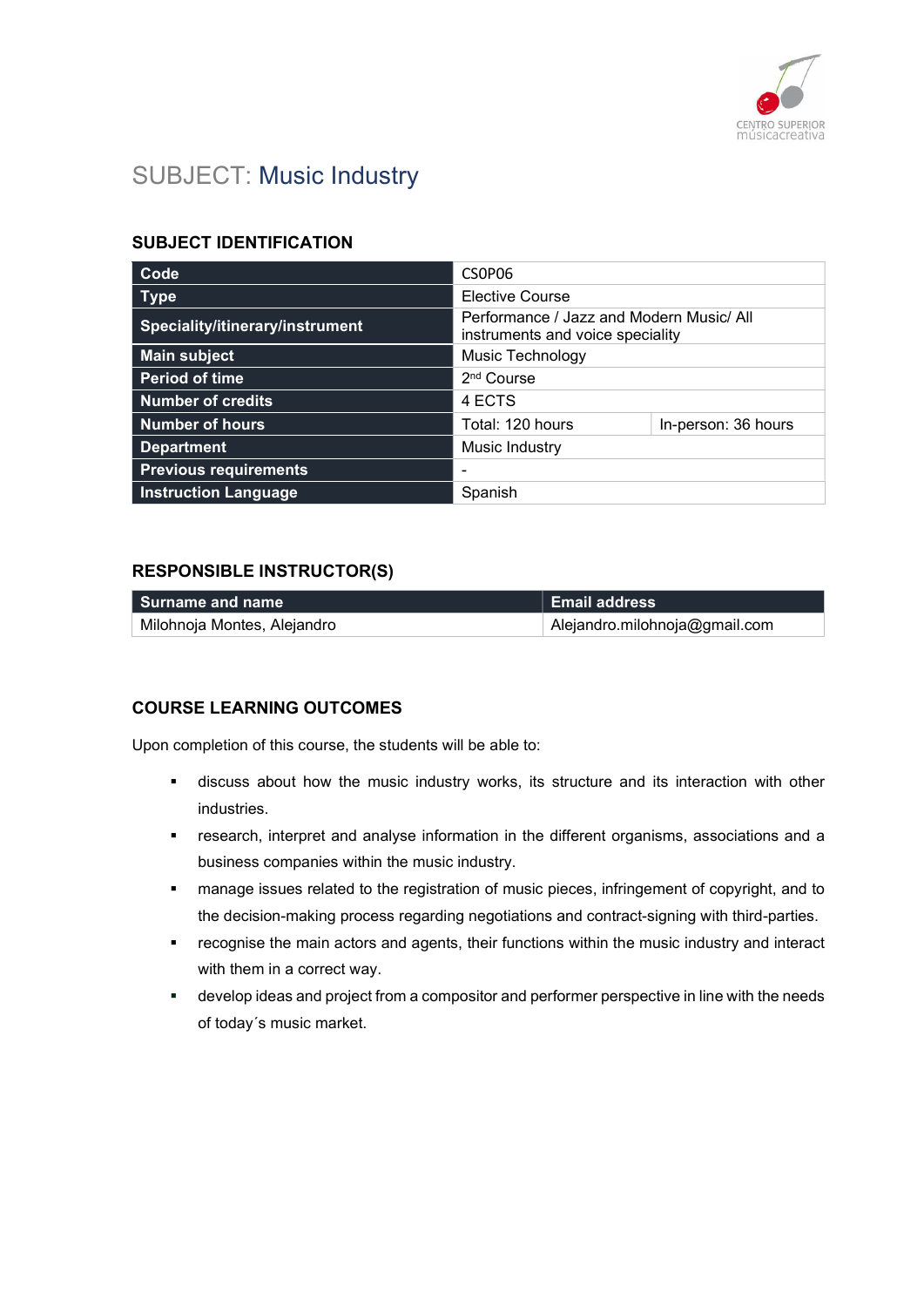

# COURSE CONTENT

| <b>Thematic block</b>                    | Themes/ repertoire                                                                                                           |
|------------------------------------------|------------------------------------------------------------------------------------------------------------------------------|
|                                          | Theme 1. Introduction to the music industry and to the market<br>dimension.                                                  |
| I. Introduction to the<br>music industry | Theme 2. The role of the music industry inside the cultural and<br>creative industries (the music impact)                    |
|                                          | Theme 3. The value chain: from the author to the consumer.                                                                   |
|                                          | Theme 4. Identification of the music industry agents.                                                                        |
| II. Legal framework                      | Theme 5. Intellectual property, industrial property and author<br>copyrights.                                                |
|                                          | Theme 6. Identification of the intellectual and industrial property<br>agents (national and international).                  |
|                                          | Theme 7. Related rights, collective management societies.                                                                    |
|                                          | Theme 8. Legal framework: commercial aspects, regulation<br>sources, update on the laws referring to artists and performers. |
|                                          | Theme 9. The music pieces: author royalties and editorials.                                                                  |
|                                          | Theme 10. Collective management societies, remunerations and<br>payments, monitoring trends and copyrights management.       |
| Record<br>labels<br>III.<br>and          | Theme 11. Contracts: editorial contract, Work-for-hire Contract<br>synchronization contract, negotiation.                    |
| editorial industry                       | Theme 12. Record labels and distributors, the digital business.                                                              |
|                                          | Theme 13. Independent record labels, new business models.                                                                    |
|                                          | Theme 14. The record label contract, the licence contract, the artist<br>rights and the record label contract negotiation.   |
| IV. Live music business                  | Theme 15. Agents: managers, bookers, promoters etc. Concerts, live<br>music environment.                                     |
|                                          | Theme 16: Legal framework applicable to the artist and the performer.<br>Contracts.                                          |
|                                          | Theme 17. The internalization process: festivals, music professional<br>meetings.                                            |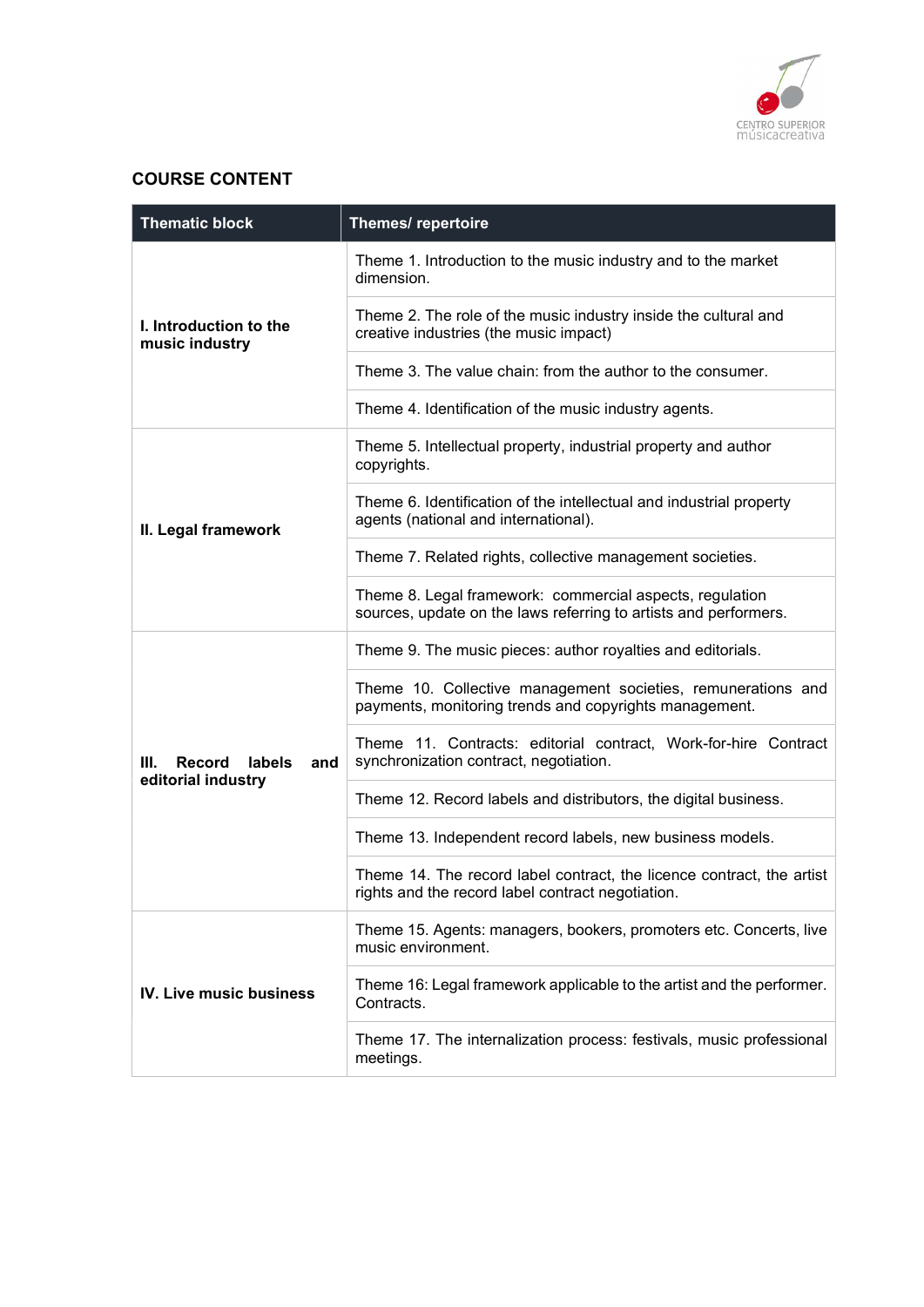

# STUDENT´S STUDY HOURS PLANNING

| <b>Activity type</b>                                           | <b>Total hours</b>  |
|----------------------------------------------------------------|---------------------|
| <b>Theoretic activities</b>                                    | 26,8 hours          |
| <b>Practice activities</b>                                     | 3.2 hours           |
| Other mandatory training activities (seminars, workshops etc.) | 4 hours             |
| <b>Test taking</b>                                             | 2 hours             |
| <b>Student self-study hours</b>                                | 60 hours            |
| <b>Practice preparation</b>                                    | 24 hours            |
| <b>Total studying hours</b>                                    | $36+84 = 120$ horas |

### **METHODOLOGY**

| <b>Theoretical activities</b>                                                | Theoretical/conceptual explanations and analysis of different<br>examples coming from all the most relevant music styles.                                                            |
|------------------------------------------------------------------------------|--------------------------------------------------------------------------------------------------------------------------------------------------------------------------------------|
| <b>Practical activities</b>                                                  | Practical application of what has been studied in class through<br>transcriptions, group intonation, performance with instrument,<br>sight-reading, rhythms and melodies composition |
| <b>Other training mandatory</b><br>activities (workshops,<br>seminars, etc.) | Thematic sessions with visiting professors                                                                                                                                           |

# CALIFICATION CRITERIA AND TOOLS

| <b>Theoretical activities</b>                                                   | Participation: The students must actively participate in class,<br>proving interest and/or understanding of the content covered.<br>Continuous evaluation: The students must fulfil the requested<br>assignments during the whole academic course, proving research<br>ability and practice synthesis skills concerning theoretical concepts<br>in performance.                                                                                                                                                                                                                                                       |
|---------------------------------------------------------------------------------|-----------------------------------------------------------------------------------------------------------------------------------------------------------------------------------------------------------------------------------------------------------------------------------------------------------------------------------------------------------------------------------------------------------------------------------------------------------------------------------------------------------------------------------------------------------------------------------------------------------------------|
| <b>Practical activities</b>                                                     | <b>Participation:</b> The students must actively participate in class,<br>proving interest and/or understanding of the content covered.<br>Continuous evaluation: The students must fulfil the requested<br>practical assignments during the whole academic course based on<br>to team-work dynamics and also prove writing and oral skills,<br>beside performing skills.<br>Performance exams: The students must take at least two exams<br>during the academic course in order to show the practical skills<br>acquired and the practical assimilation of the course contents,<br>following the tests instructions. |
| <b>Other educational mandatory</b><br>activities (workshops,<br>seminars, etc.) | <b>Participation:</b> The students must actively participate in the different<br>relevant events as considered by the instructor or by the<br>coordinators.                                                                                                                                                                                                                                                                                                                                                                                                                                                           |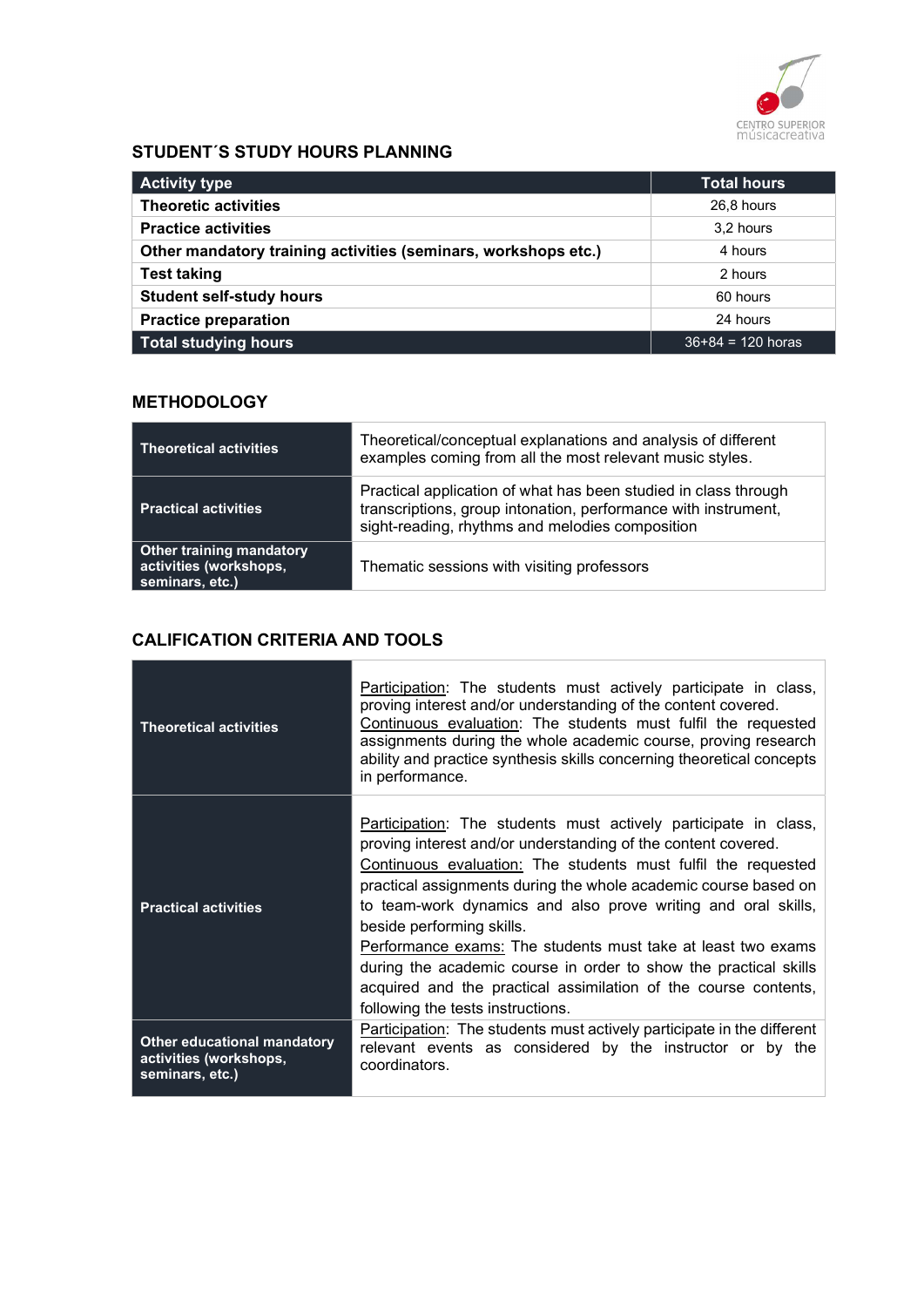

### EVALUATION CRITERIA

The student assessment will be carried out through continuous evaluation during the whole academic year based on attendance, active participation and the practical exercises requested during the course of the year. In addition, the students will take two exams: a mid-term exam in February in order to check the level of assimilation and knowledge acquisition and a final exam in June in order to determinate the level acquired by the student. Please find below the details regarding the evaluation criteria of each type of activity:

| <b>Theoretical activities</b>                                                | Prove the knowledge acquired during the course of the academic year<br>through assessment activities.                                                                                                                                                                          |
|------------------------------------------------------------------------------|--------------------------------------------------------------------------------------------------------------------------------------------------------------------------------------------------------------------------------------------------------------------------------|
| <b>Practical activities</b>                                                  | Prove understanding and knowledge of the main styles, and<br>performers of jazz history through critical discussions and written<br>assignments. The student should also identify them and deduce the<br>music and aesthetic characteristics by listening to the music pieces. |
| <b>Other mandatory training</b><br>activities (workshops,<br>seminars, etc.) | Attend and actively participate in the events relevant for their education<br>(Meet the Artist sessions, invited professors masterclasses, concerts,<br>rehearsals etc.).                                                                                                      |

#### GRADE DETERMINATION SYSTEM

#### Grade determination system in continuous assessment

|                       | Grade percentage |
|-----------------------|------------------|
| Participation         | 10%              |
| Continuous assessment | 30%              |
| Mid-term exam         | 20%              |
| Final exam            | 40%              |
| Total                 | 100%             |

#### Grade determination system in cases of loss of continuous assessment right

|            | Grade percentage |
|------------|------------------|
| Final exam | 80%              |
| Total      | 80%              |

#### Grade determination system for the extraordinary assessment call

|             | <b>Grade percentage</b> |
|-------------|-------------------------|
| Retake exam | 100%                    |
| Total       | 100%                    |

#### Grade determination system for students with disabilities

In principle, the grade determination system for students with disabilities will be carried out following the criteria set for the rest of the students, ensuring equal opportunities and conditions for all the students. However, if necessary, the instructor in charge will take into account the type of disability of the concerned student. Should the situation apply, the assessment conditions will be adapted in accordance to the limitations of the corresponding disability.

These considerations will be established once the concerned student enrols in the corresponding courses. For the official records, the student and/or the student representative will be requested to present the corresponding disability report for the official accreditation.